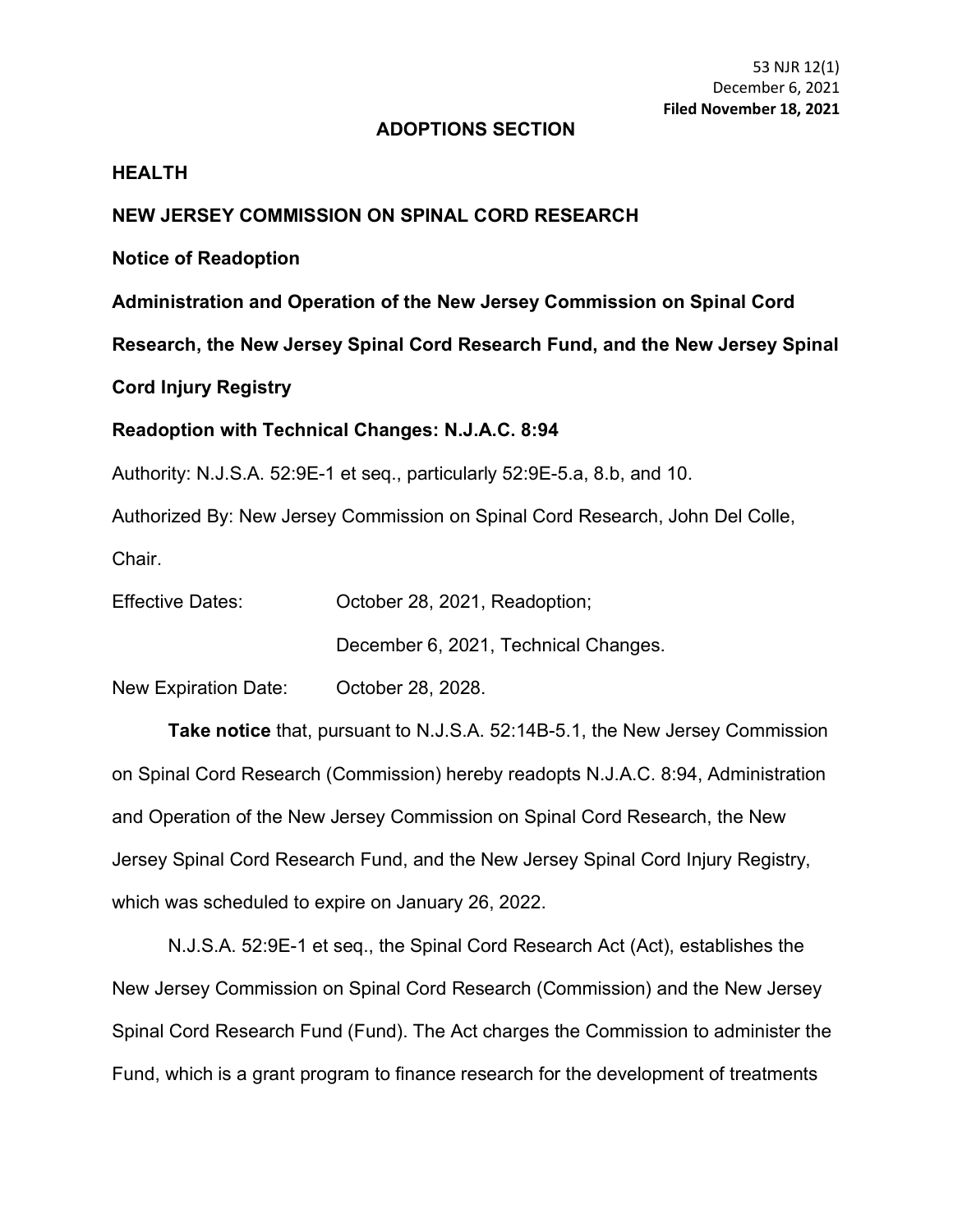and cures for spinal cord injuries and diseases that damage the spinal cord. The Act further charges the Commission to establish and maintain a central registry (registry) of persons who have sustained spinal cord injuries other than through disease. The registry is to indicate the incidence and prevalence of spinal cord injuries and serve as a resource for research, evaluation, and information on spinal cord injuries and available services. N.J.A.C. 8:94 implements the Commission's mandates described above and establishes standards for the administration and operation of the Commission.

Subchapter 1, General Provisions, sets forth the purpose, scope, and definitions for the chapter. Subchapter 2, Operation of the Commission, establishes the rules governing the internal administration of the Commission. Subchapter 3, Competitive Grant Awards Cycle, sets forth the process to apply and the criteria to obtain grant funding from the Commission. Subchapter 4, The Spinal Cord Injury Registry, establishes the registry and reporting requirements for healthcare providers.

The Commission has reviewed N.J.A.C. 8:94 and has determined that, subject to the technical changes described below, the existing chapter remains necessary, proper, reasonable, efficient, understandable, and responsive to the purposes for which the Department originally promulgated it, as amended and supplemented over time, and, with technical changes, should be readopted.

The Commission is making technical changes throughout the chapter to reflect the redesignation of the Department pursuant to N.J.S.A. 26:1A-2.1, correct spelling, correct rule citations, correct the address and phone number of the Commission, and to update references to publications that the chapter incorporates by reference, as amended and supplemented.

2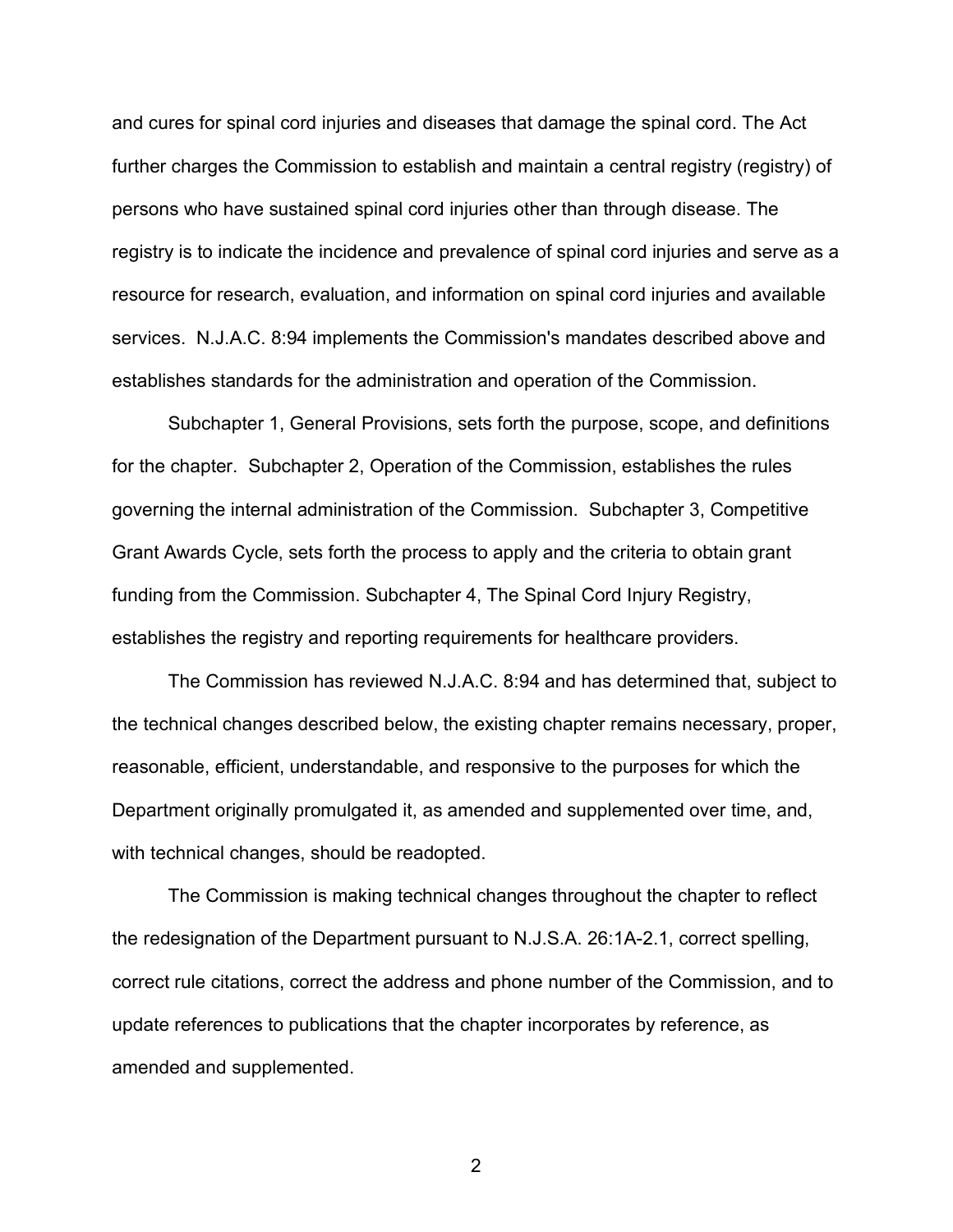Therefore, pursuant to N.J.S.A. 52:14B-5.1, N.J.A.C. 8:94 is readopted and shall continue in effect for seven years.

**Full text** of the technical changes follows (additions indicated in boldface **thus**; deletions indicated in brackets [thus]):

SUBCHAPTER 1. GENERAL PROVISIONS

8:94-1.3 Definitions

The following words and terms, as used in this chapter, shall have the following meanings, unless the context clearly indicates otherwise:

…

"Assault and homicide circumstances" means the variables (if available) that were precipitating factors of the spinal cord injury. These factors are defined by the National Violent Death Reporting System (NVDRS) version [4] **5** coding manual, incorporated herein by reference, as amended and supplemented. To obtain a copy of the manual, contact the National Center for Injury Prevention and Control, Centers for Disease Control and Prevention, MS F-63, 4770 Buford Highway NE, Atlanta, GA 30341-3717**, or visit www.cdc.gov/injury**.

…

"Commission" shall mean as defined at N.J.S.A. 52:9E-2[a]**b**.

…

"Health care facility" or "facility" means a facility licensed by the Department of Health [and Senior Services] pursuant to P.L. 1971, c. 136 (N.J.S.A. 26:2H-1 et seq.), and any amendments thereto.

…

3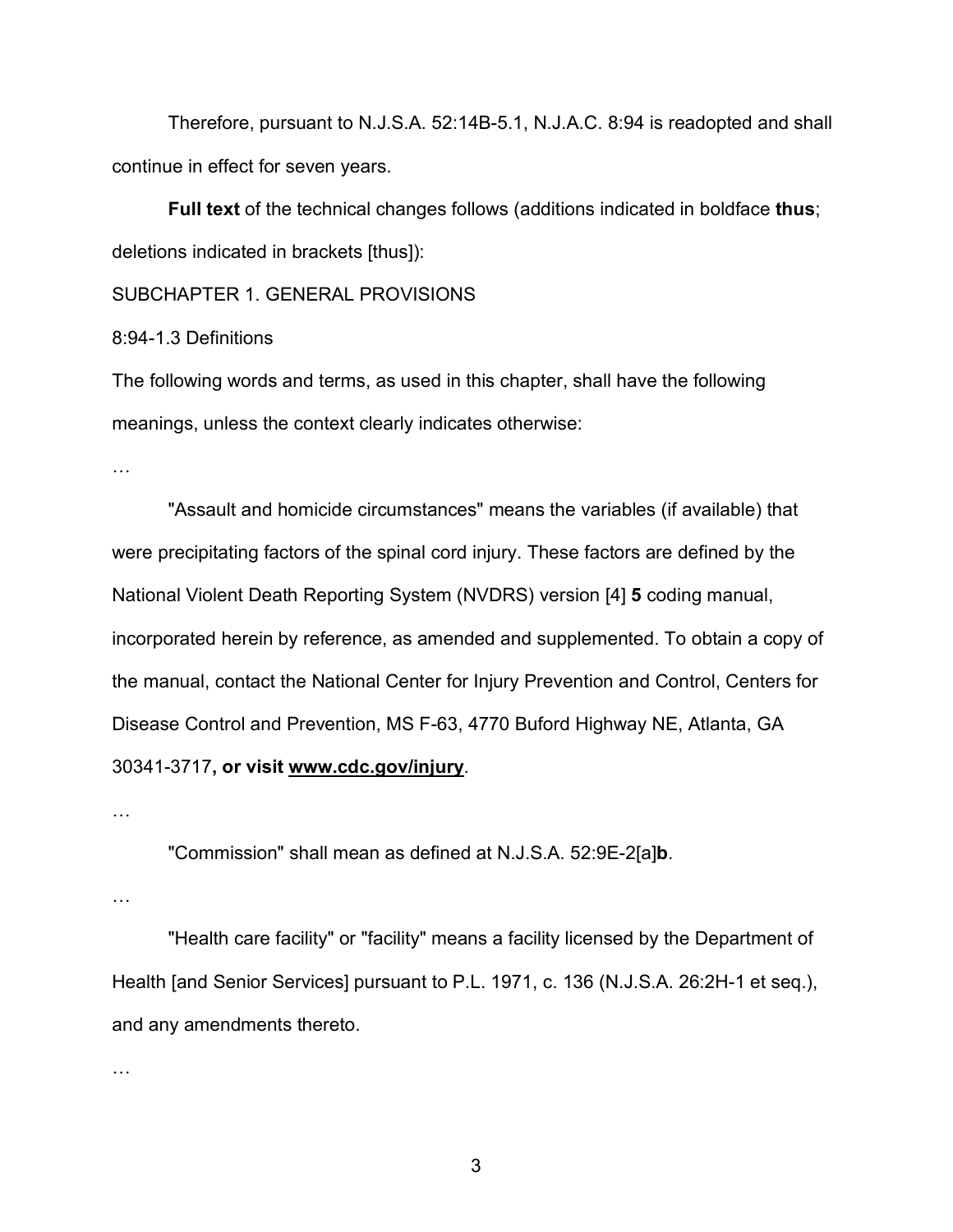"[ICD-9-CM] **ICD-10-CM**" refers to the International Classification of Diseases, [Ninth] **Tenth** Revision, Clinical Modification, incorporated herein by reference, as amended and supplemented. To obtain a copy of the [ICD-9-CM] **ICD-10-CM**, contact the Centers for Disease Control and Prevention, National Center for Health Statistics, 3311 Toledo Road, Room 5419, Hyattsville, MD 20782.

"Institutional support services" shall mean as defined at N.J.S.A. 52:9E-2[a]**c**.

…

"Qualifying research institution" shall mean as defined at N.J.S.A. 52:9E-2[a]**d**.

## SUBCHAPTER 2. OPERATION OF THE COMMISSION

8:94-2.2 Office of the Commission

(a)-(d) (No change.)

(e) The official address of the Commission and its Office is for all purposes as follows: New Jersey Commission on Spinal Cord Research

[225 East State Street, 2nd Floor West] **25 S. Stockton Street, 2nd Floor Rear**

[P.O.] **PO** Box 360

Trenton, New Jersey 08625-0360

Tel: [(609) 292-4055] **609-913-5005**

Fax: (609) 943-4213

## SUBCHAPTER 3. COMPETITIVE GRANT AWARDS CYCLE

8:94-3.10 Commission review and approval

(a) (No change.)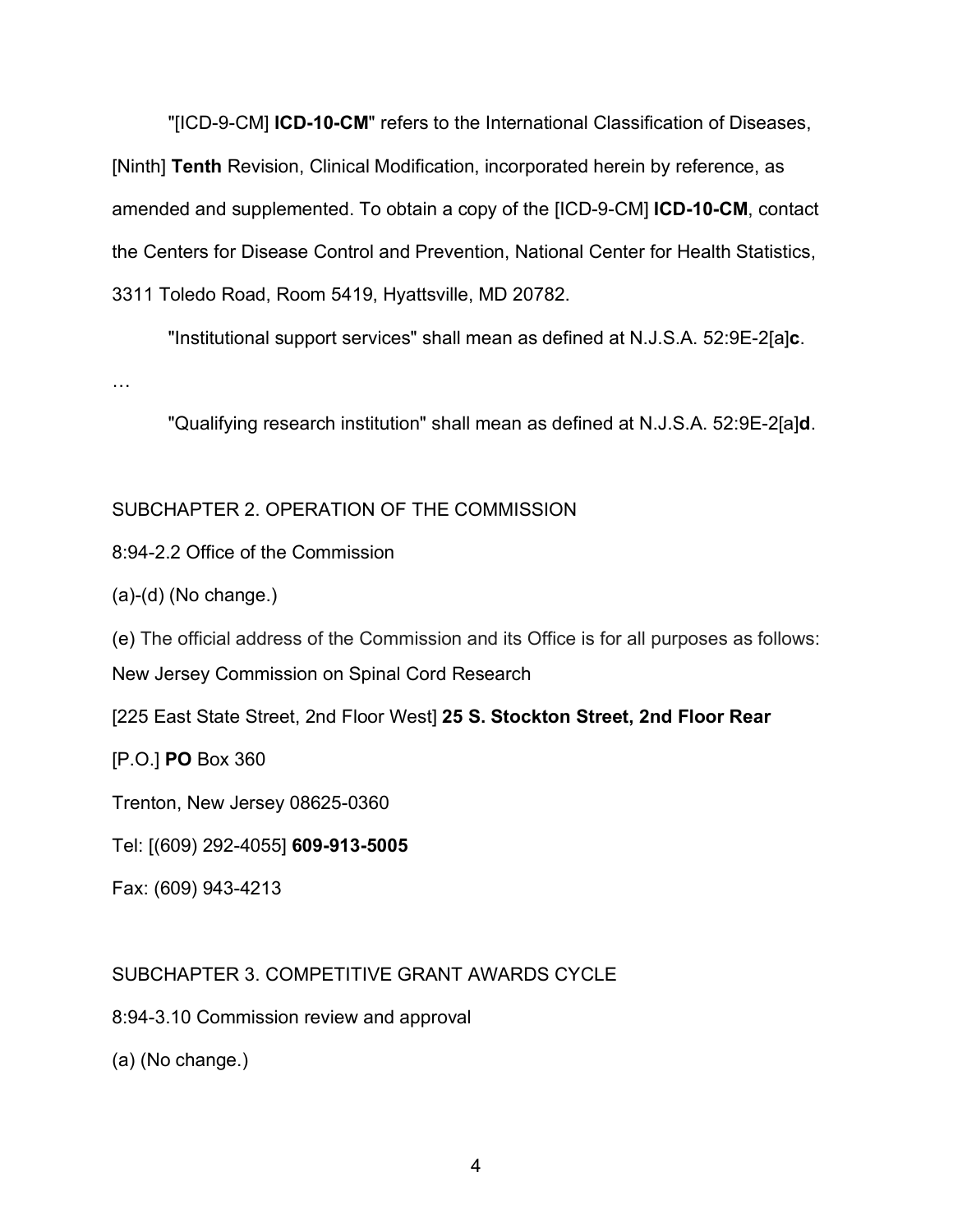(b) Any Commission member who has any relationship, interest, association**,** or other connection with a prospective grant recipient or sponsoring entity shall [rescue] **recuse** himself or herself in accordance with the Commission's by-laws.

# SUBCHAPTER 4. THE SPINAL CORD INJURY REGISTRY

8:94-4.2 Reporting requirements

(a)-(c) (No change.)

(d) For each case of trauma resulting in spinal cord injury, the reporting hospital shall report such data as is required by the Registry Manager. The data required for each report shall include, at a minimum, the following:

- 1.-3. (No change.)
- 4. Injury description and diagnoses:

i.-vi. (No change.) vii. [ICD-9-CM] **ICD-10-CM** Volume I diagnosis code(s); viii.-x. (No change.)

5. (No change.)

6. Treatment and outcomes:

i. [ICD-9-CM] **ICD-10-CM** Volume III procedure code(s);

ii.-viii. (No change.)

7. (No change.)

8:94-4.6 Audit, notice of violations, and enforcement actions

(a)-(e) (No change.)